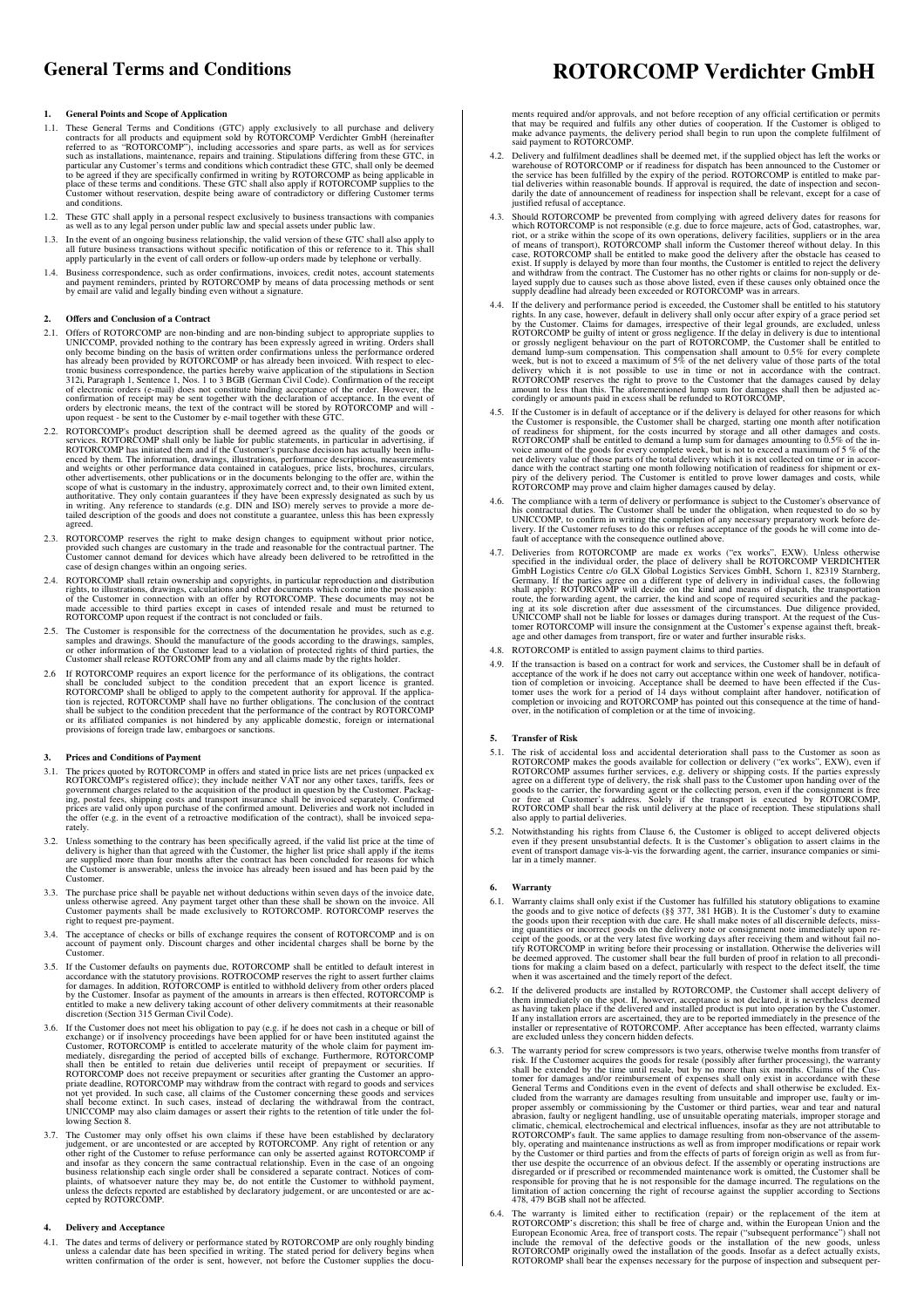## **General Terms and Conditions**

### Page 2

formance, with the exception of the costs for installation or removal, insofar as the installation of the goods was not originally owed. The Customer shall bear the costs incurred in the event of an unjustified request to does not prevent proper assembly

- 6.5. If the rectification of a defect fails and the Customer then chooses to withdraw from the contract, he is not entitled to any additional claim for damages. If the Customer chooses to claim damages will be calculated a
- 6.6. The creation of a warranty obligation shall be subject to the condition that the installation of the capital equipment and other ROTORCOMP delivery items has been carried out professionally. The warranty obligation sh caused as a result.
- 6.7. Warranty obligations will lapse, if the Customer, after having informed ROTORCOMP of the defect, does not ensure the required time or opportunity for the necessary repairs to the carried out at the discretion of ROTOR

### **7. General Limitation of Liability**

- 7.1. In all cases of pre-contractual, contractual and non-contractual (e.g. criminal) liability, ROTORCOMP shall be liable to the Customer for damages or reimbursement of futile expenses in the event of interaction and pro
- 7.2. In other cases not covered by Section 7.1, ROTORCOMP shall only be liable to the Customer unless otherwise provided for in Section 7.3 in the following cases
- 7.2.1. in the event of damage due to a defect in the purchased item, if ROTORCOMP has assumed a guarantee for the quality of the item, or

7.2.2. in the event of damage due to a defect in the purchased goods, if ROTORCOMP has fraudulently concealed the defect, or

7.2.3. in the event of a breach of a contractual obligation, the performance of which is essential for<br>the proper performance of the contract and on the observance of which the customer may regu-<br>larly rely (so-called card compensation for the foreseeable and typical damage.

- In all other cases, ROTORCOMP's liability towards the Customer shall be excluded subject to the provision in Section 7.3
- 7.3. The above exclusions and limitations of liability shall not apply to damages resulting from injury to life, limb or health and in accordance with the German Product Liability Act.
- 7.4. To the extent that ROTORCOMP's liability is not excluded by the provisions in Sections 7.1. to 7.3. above, ROTORCOMP's liability shall be limited to EUR 5 million for property damage and EUR 50,000 million for pecunia
- 7.5. Insofar as ROTORCOMP's liability is limited or excluded, this also applies to the personal liability of employees, representatives and other agents of ROTORCOMP.
- 7.6. The Customer's claims shall fall under the statute of limitations with the expiration of the warranty period according to Section 6.3., except for claims resulting from loss of life, bodily in-<br>jury or damage to healt
- 7.7. In the event of a breach of duty which does not constitute a defect in the goods, the Customer may only rescind or terminate the contract if ROTORCOMP is responsible for the breach of duty.
- 7.8. None of the above provisions shall constitute a change in the legal or judicial distribution of the burden of proof.

### **8. Reservation of Ownership**

- 8.1. Property of the devices and other delivery items shall be transferred to the Customer only after the complete payment of all receivables resulting or to result in future from the business transactions with ROTORCOMP,
- 8.2. The Customer has the duty to handle delivery items with care and to insure them as new at his own expense against damage by fire and water, as well as against theft and vandalism. Upon request, the insurance policy is
- 8.3. The Customer is entitled to process and to resell or orderwise dispose of the delivery objects in the orderly course of business. Processing or conversion of the delivery objects by the Customer is always performed fo
- 8.4. If the value of the securities according to Sections 8.1 and 8.3 exceeds the secured (assigned) claims by more than 20% on a more than temporary basis (cover limit), then ROTORCOMP is under the obligation, should the
- Valuation of the securities is carried out based on the realisable market price or stock exchange price. If such a price does not exist or cannot be determined, the (sales) list price of ROTORCOMP shall be used as an alternative. If this price cannot be ascertained, then the manufacturer price shall be decisive.
- 8.6. The Customer is not entitled to pledge, assign as security or take comparable security measures. In the event of attachment and other interference by third parties the Customer shall notify ROTORCOMP without delay, to

## **ROTORCOMP Verdichter GmbH**

- 8.7. If the items serving as security are sold in accordance with the above authorisation, the Customer shall hereby now relinquish in favour of UNICCOMP all claims resulting therefrom against its contractual partner for t tire item.
- 8.8. If an assignment prohibition has been agreed between the Customer and his contracting party, the Customer shall not be entitled to resell the secured idense the claim from said sale of the secured items be placed in a
- 8.9. ROTORCOMP revocably authorises the Customer to collect the claims assigned to ROTORCOMP revocably authorises to the stand also lapse without revocation as soon as the Customer is overindebted and/or insolvent, threate
- 8.10. If the realisable value of the assigned claims exceeds the sum of ROTORCOMP's secured claims by more than 20% on a more than temporary basis, then ROTORCOMP must release claims to the extent of the excess security sh
- 8.11. ROTORCOMP shall only have the right to revoke the authorisation to process and alienate the securities, to make use of the direct debit authorisation for the claims assigned as security and to use the collateral if t payments.
- 8.12. In the cases contemplated under Section 8.11 the Customer must disclose without delay to UNICCOMP name and address of third-party debtors and to deliver to ROTORCOMP all the information and documents required for the
- 8.13. ROTORCOMP is entitled to withdraw from the contract and require the goods be returned if the Customer falls into default with payment or violates his duties pursuant to this Section 8.

### **9. Copyrights and Infringements of Intellectual Property Rights**

- 9.1. The Customer undertakes not to make any copies or imitations of ROTORCOMP products or to have any such copies or imitations made. He acknowledges that ROTORCOMP's products are protected against copying and imitation b
- 9.2. To the extent that the scope of delivery also includes operating software subject to licence, R ROTORCOMP shall grant the Customer a simple, non-exclusive and transferable right to use this software on the delivered s
- 9.3. The Customer acknowledges that software may contain or embody trademark rights, know-how and other intellectual property and that such rights shall belong to ROTORCOMP or its suppliers. Likewise, work documents for tr
- 9.4. If third parties assert claims against the Customer due to the infriguement of an intellectual<br>property right by using a product provided by ROTORCOMP, the Customer shall immediately<br>profity ROTORCOMP thereof in writi
- 9.5. Should ROTORCOMP come to the conclusion that a product may become the subject of a property right complaint, ROTORCOMP shall be entitled, at its own discretion, to
	- at its own expense, obtain for the Customer the right to continue to use the product,
	- at its own expense, replace the product to a reasonable extent or modify it in such a way that it no longer infringes the rights of third parties;
	- take back the operating software, devices or parts thereof and to reimburse the Customer for the purchase price less a reasonable usage fee.
- 9.6. ROTORCOMP shall have no obligations if the operating software, machines or parts thereof are modified by the Customer or combined with programs or data not provided by ROTORCOMP and claims of third parties arise there

### **10. Prohibition Of Use And Export Restrictions**

- 10.1. Without the explicit written authorisation of ROTORCOMP, the Customer may not use any product in connection with the operation or maintenance of
	- a plant or facility using nuclear power,
	- mass transportation facilities.
	- facilities for the supervision or monitoring of airspace or aircraft

. This prohibition does not apply to flight simulators.

- 10.2 The Customer is aware that the export of the delivered goods including the technical information provided with the delivery may be restricted by the export regulations of the Federal Republic of Cermany, by the Europe
- 10.3 The Customer must check and ensure that the (direct or indirect) passing on or (direct or indirect)<br>mediation of contracts for the goods/services of ROTORCOMP does not violate an embargo of<br>the Federal Republic of Ger goods either directly or indirectly to a country or territory subject to an embargo in the aforemented sense.